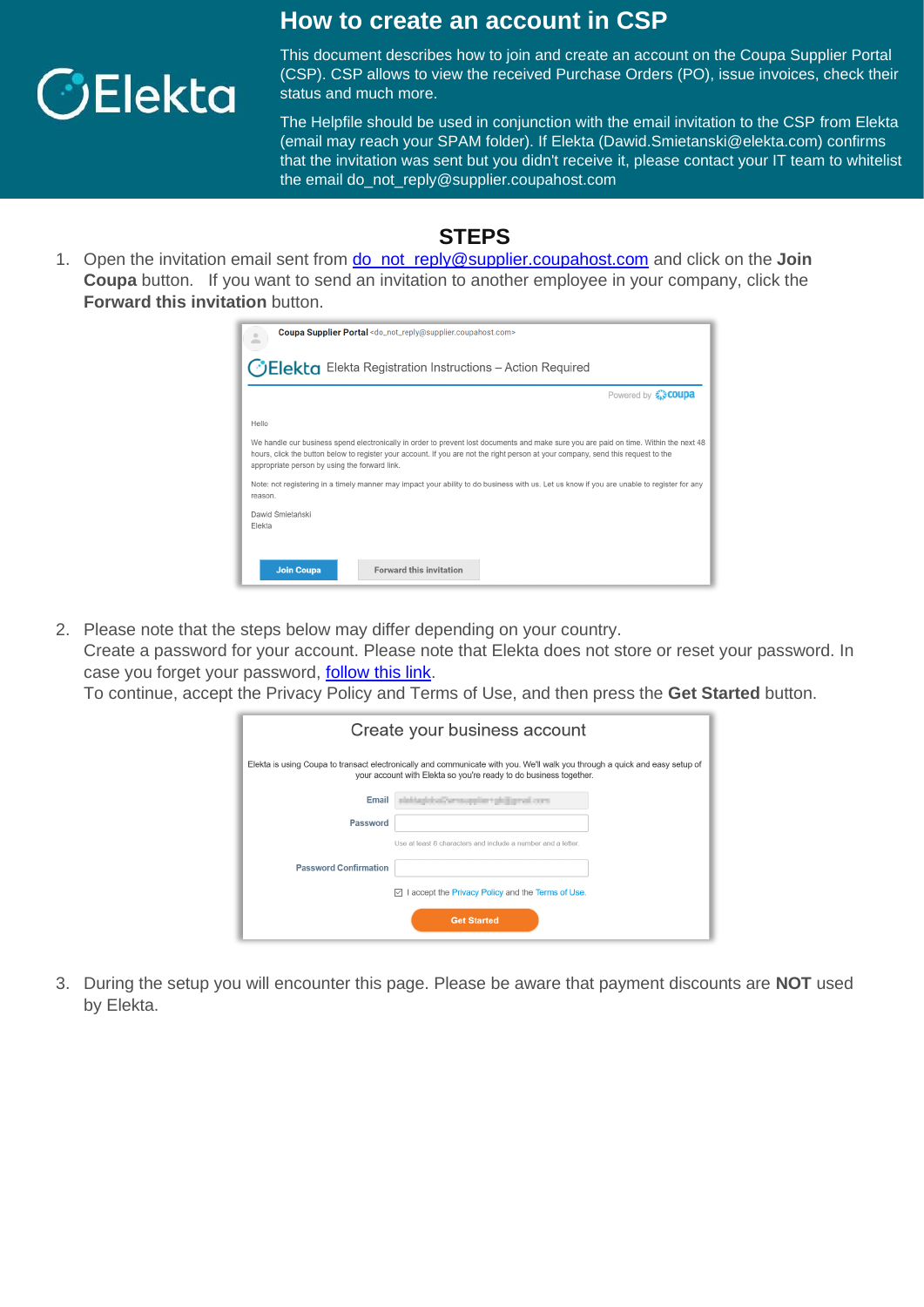|                                          |                                                                         | Would you like to offer discounts to get paid faster? <sup>o</sup> |
|------------------------------------------|-------------------------------------------------------------------------|--------------------------------------------------------------------|
| <b>Payment Discount Preferences</b><br>m |                                                                         |                                                                    |
| Your default payment term                | Automatically replace with this discount<br>(you can change this later) |                                                                    |
| Þ<br><b>Net 30</b>                       | None                                                                    | $\checkmark$                                                       |
| <b>Net 45</b><br>Þ                       | None                                                                    | $\checkmark$                                                       |
| <b>Net 60</b><br>Þ                       | None                                                                    | $\checkmark$                                                       |
| <b>Net 75</b><br>Þ                       | None                                                                    | $\checkmark$                                                       |
| <b>Net 90</b><br>Þ                       | None                                                                    | $\checkmark$                                                       |
| <b>Net 120</b>                           | None                                                                    | $\checkmark$                                                       |

4. For your company to be able to issue electronic invoices, you must first provide company details. To do this, at the top of the screen navigate to **Setup** > **Legal Entity Setup** > **Add Legal Entity**

**Important:** All data submitted here will be included in the Legal Invoice and must be accurate

| <i>द</i> ु <b>coupa</b> supplier portal                                    |                       |                     |                            |            |          |          | JOHN V   NOTIFICATIONS 0                                                                                                       |                         | $HELP \sim$ |
|----------------------------------------------------------------------------|-----------------------|---------------------|----------------------------|------------|----------|----------|--------------------------------------------------------------------------------------------------------------------------------|-------------------------|-------------|
| Home                                                                       | <b>Profile</b>        | <b>Orders</b>       | <b>Service/Time Sheets</b> | <b>ASN</b> | Invoices | Catalogs | <b>Business Performance</b>                                                                                                    | Sourcing                |             |
| Add-ons                                                                    | <b>Setup</b>          |                     |                            |            |          |          |                                                                                                                                |                         |             |
| Admin                                                                      | <b>Customer Setup</b> |                     |                            |            |          |          |                                                                                                                                |                         |             |
| Admin Legal Entity Setup                                                   |                       |                     |                            |            |          |          |                                                                                                                                | <b>Add Legal Entity</b> |             |
| <b>Users</b>                                                               |                       | <b>Legal Entity</b> |                            |            |          |          |                                                                                                                                |                         |             |
| <b>Merge Requests</b><br>Legal Entity Setup )<br>Fiscal<br>Representatives | $\overline{2}$        |                     |                            |            |          |          | Let's get your company setup for electronic invoicing!<br>We'll walk you through what's needed & keep it as short as possible. |                         |             |
| <b>Remit-To</b>                                                            |                       |                     |                            |            |          |          | The first thing you'll need to do is add a legal entity.                                                                       |                         |             |

a) Create a **Legal Entity Name** (any name), select your **Country/Region** from the list and press **Continue**

| * Legal Entity Name<br><b>Country/Region</b> | $\checkmark$ | This is the official name of your<br>business that is registered with<br>the local government and the<br>country/region where it is<br>located. |
|----------------------------------------------|--------------|-------------------------------------------------------------------------------------------------------------------------------------------------|
|                                              |              | Cancel<br><b>Continue</b>                                                                                                                       |

b) Fill the **Type of Company** and members of the **Board of Directors** (optional)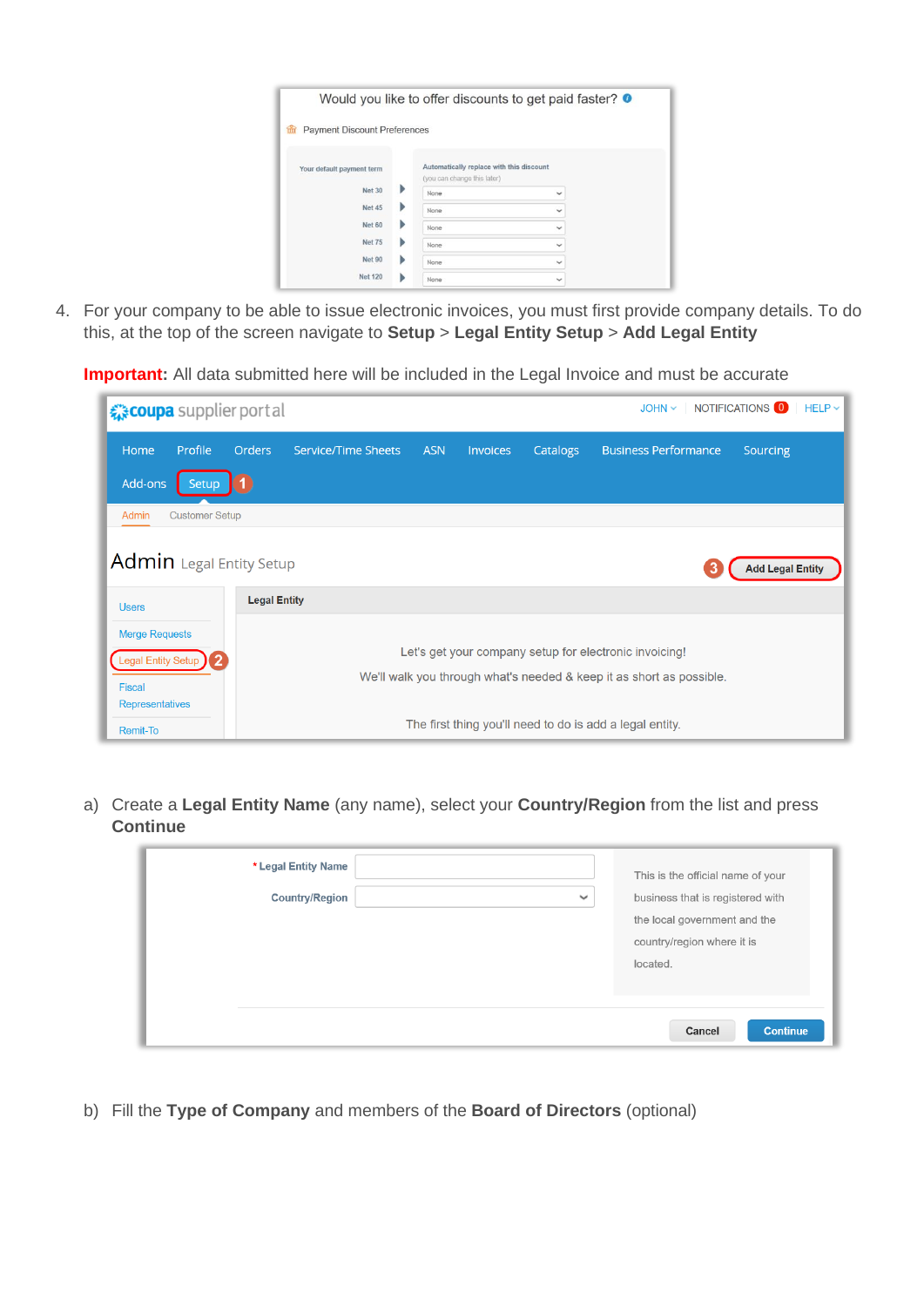| * Legal Entity Name       | <b>UK MasterTech</b> |              |                  |                                                                |
|---------------------------|----------------------|--------------|------------------|----------------------------------------------------------------|
| <b>Country/Region</b>     | United Kingdom       | $\checkmark$ |                  | Conducting business in certain                                 |
| * Type of Company         | Limited Company      |              | $\bullet$        | countries/regions requires your<br>invoice to contain specific |
| <b>Board of Directors</b> | Mark Winston         |              | $\boldsymbol{d}$ | information about your                                         |
|                           |                      |              |                  | company.                                                       |
|                           |                      |              |                  |                                                                |
|                           |                      |              |                  | <b>Save &amp; Continue</b><br>Cancel                           |

- c) Fill below fields (fields marked with **\*** are mandatory. For more information, hover a mouse over *i*):
	- 1) Decide if this setup will be used for Elekta only or for all your client using Coupa
	- 2) Fill the **Invoicing, Remit-To** and **Ship From** addresses
	- 3) Fill the **Tax ID** of your company (please include the prefix to the number e.g. GB1234567890. Enter your local tax ID if you are not registered for VAT or GST in some countries/regions). **Important**: The VAT/GST code submitted here will be included in the Legal Invoice and must be accurate.
	- 4) Optionally, you can fill **Miscellaneous** information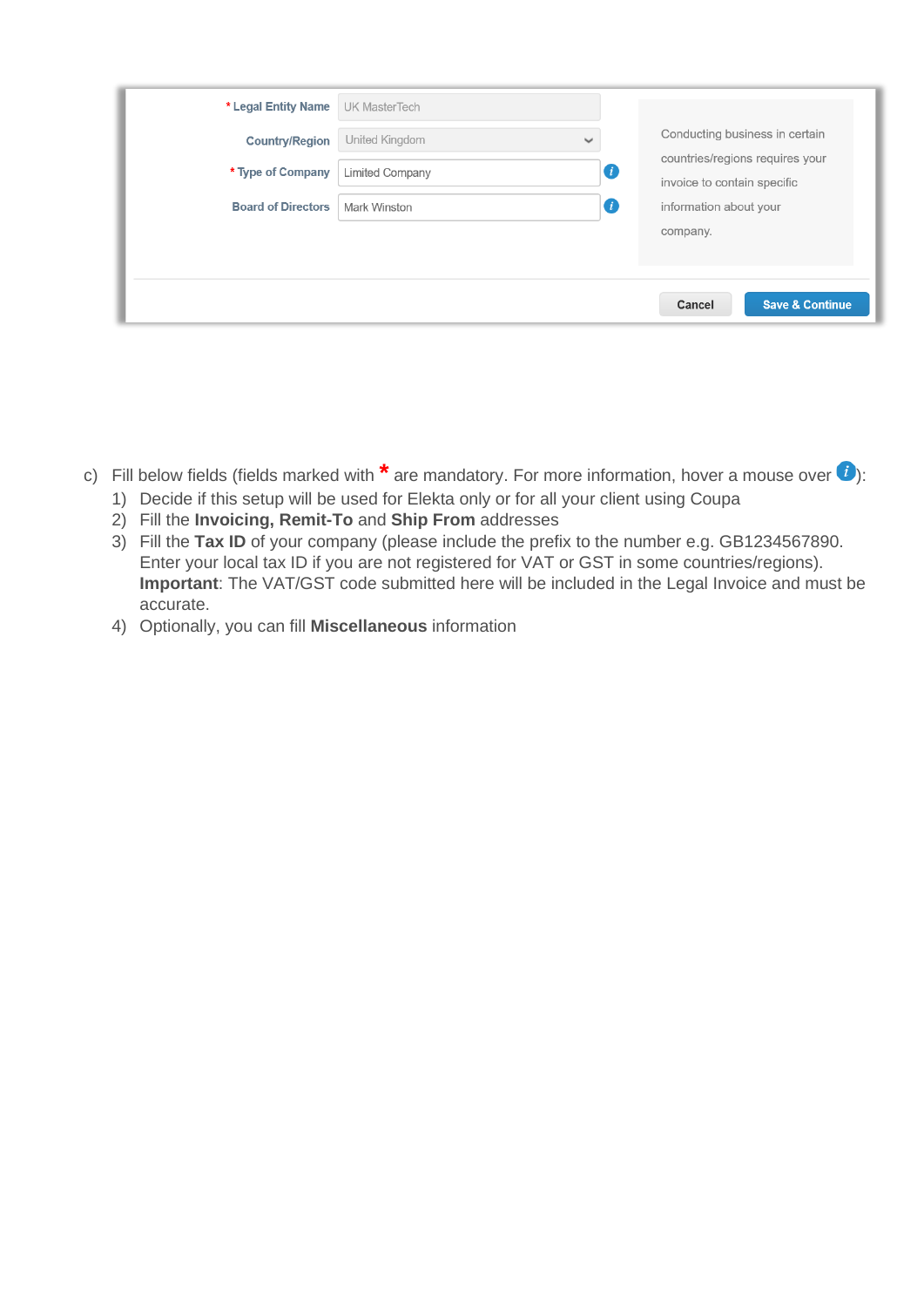| Which customers do you want to see this?           |                                                                   |
|----------------------------------------------------|-------------------------------------------------------------------|
| $\boxdot$ All<br>$\boxdot$ Elekta                  |                                                                   |
|                                                    |                                                                   |
| 2 What address do you invoice from?                |                                                                   |
| * Address Line 1                                   |                                                                   |
| <b>Address Line 2</b>                              | <b>REQUIRED FOR INVOICING</b>                                     |
| * City                                             | Enter the registered address of<br>your legal entity. This is the |
| <b>State</b>                                       | same location where you                                           |
| * Postal Code                                      | receive government<br>documents. $\bullet$                        |
| Country/Region United Kingdom                      |                                                                   |
| $\boxdot$ Use this address for Remit-To $\bullet$  |                                                                   |
| $\boxdot$ Use this for Ship From address $\bullet$ |                                                                   |
| What is your Tax ID?                               |                                                                   |
| United Kingdom<br><b>Country/Region</b>            | $\times$<br>◡                                                     |
| * VAT ID                                           |                                                                   |
| □ I don't have a VAT/GST Number                    |                                                                   |
| <b>Add additional Tax ID</b>                       |                                                                   |
| Miscellaneous                                      |                                                                   |
| <b>Invoice From Code</b>                           | $\bullet$                                                         |
| English (UK) $\vee$<br><b>Preferred Language</b>   |                                                                   |
|                                                    | <b>Save &amp; Continue</b><br>Cancel                              |

d) **IMPORTANT**: Do NOT add any **Bank Information** in the CSP under **Payment Type**. This information is held by Elekta in their ERP system, not in Coupa. Please contact Elekta directly for any changes to your Bank details. Review the address you set up and press **Save & Continue**

| Address<br>* Payment Type            | $\checkmark$               |
|--------------------------------------|----------------------------|
| What is your Remit-To Address?       |                            |
| Address Line 1 Stenton 5             |                            |
| <b>Address Line 2</b>                |                            |
|                                      | City London                |
| <b>State</b>                         |                            |
| Postal Code NW1                      |                            |
| <b>Country/Region</b> United Kingdom |                            |
|                                      |                            |
| Cancel                               | <b>Save &amp; Continue</b> |

e) Review the Legal Entity Information you have created. If necessary, correct it or add a new Remit-to address. Click **Next** to continue the setup.